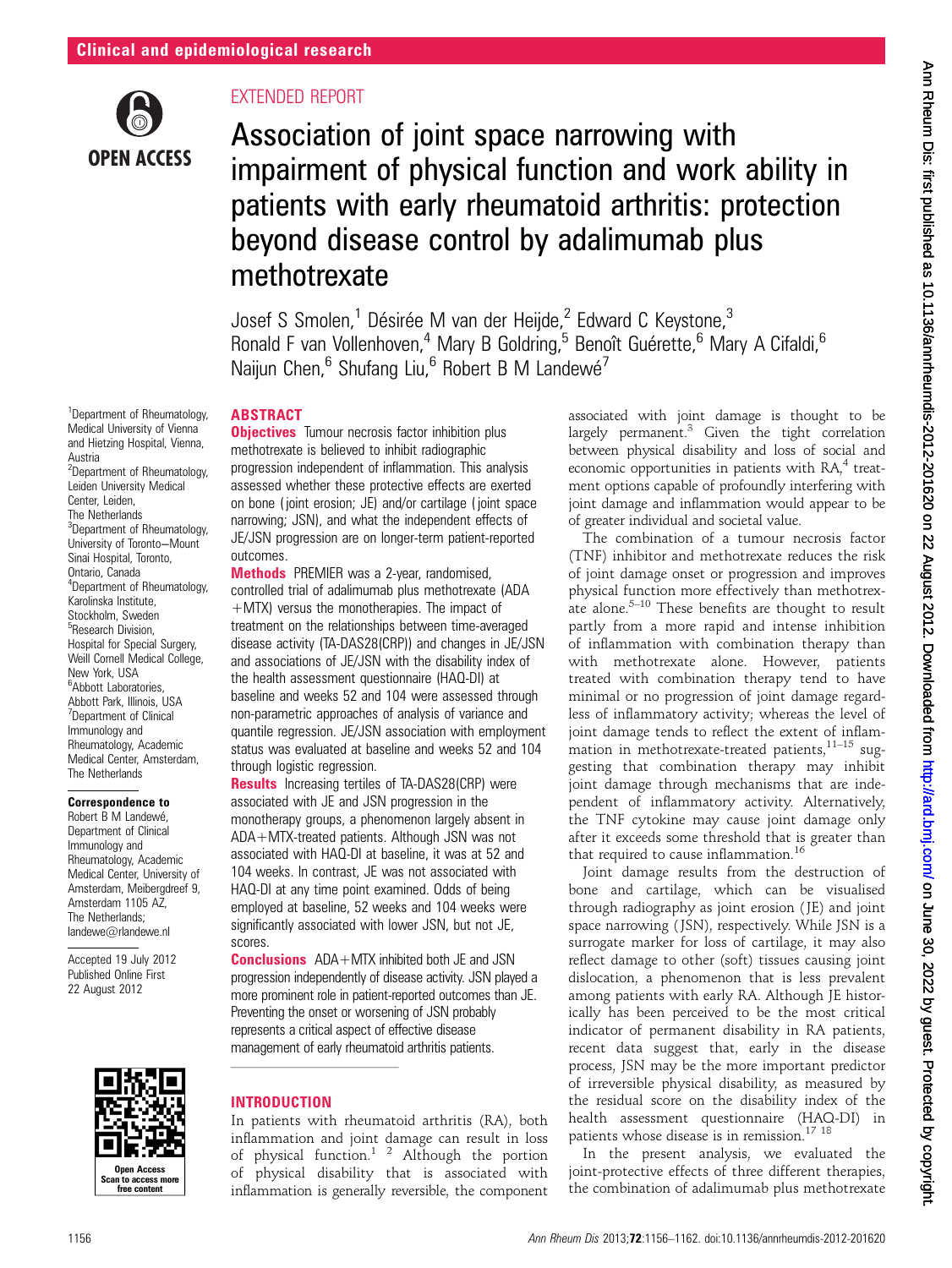(ADA+MTX), adalimumab monotherapy and methotrexate monotherapy, on JE and JSN as a function of inflammatory activity, using data from a randomised, controlled trial of methotrexate-naive patients with early RA.<sup>9</sup> The relationships between JE or JSN and physical function and employment status were also evaluated.

#### **METHODS** Study design

Data from patients enrolled in the PREMIER trial<sup>9</sup> were used for all analyses. PREMIER was a 2-year, active-controlled, double-blind study of methotrexate-naive patients with early, progressive RA, in which patients were randomly assigned to the following treatment groups: combination treatment with subcutaneous adalimumab (40 mg every other week) and oral methotrexate (titrated to 20 mg/week by week 8, as tolerated), adalimumab monotherapy, or methotrexate monotherapy. Employment outcomes were assessed in a large subset of patients who participated in the DE032 companion study.<sup>19</sup> All patients provided written, informed consent, and the study protocols and informed consent forms were approved by the local institutional review boards or independent ethics committees at participating sites. The studies were conducted in accordance with the principles of the Declaration of Helsinki and good clinical practice.

#### Patient characteristics

Adults aged 18 years and older with an RA diagnosis, as defined by the 1987-revised American College of Rheumatology criteria, $20$  were eligible for enrolment. Patients must have satisfied the following inclusion criteria: disease duration less than 3 years, eight or more swollen joints (out of 66 assessed), 10 or more tender joints (out of 68 assessed), either an erythrocyte sedimentation rate greater than 28 mm/h or C-reactive protein (CRP) concentration of 1.5 mg/dl or greater and either rheumatoid factor positivity or at least one JE. Patients were excluded if they had received previous treatment with methotrexate, cyclophosphamide, ciclosporin, azathioprine, more than two other disease-modifying antirheumatic drugs, or prednisone equivalent greater than 10 mg/day within 30 days of screening.

#### Clinical, radiographic, functional and employment assessments

The 28-joint disease activity score with CRP (DAS28(CRP), range 0–10; hereafter referred to as DAS28) was used to monitor disease activity.<sup>21</sup> DAS28 was calculated at baseline and regular intervals to week 104. A time-averaged DAS28 (TA-DAS28) was calculated in order to control for intergroup differences in speed of responses and longitudinal fluctuations in inflammation. To obtain TA-DAS28, areas under the curve were determined for all time intervals of available DAS28 values from baseline to 52 or 104 weeks for individual patients. Values were summed and divided by the total time interval. The distribution of TA-DAS28 values for all patients was then divided into tertiles at each assessment point. Radiographs of the hands and feet were taken at baseline and weeks 52 and 104. Two readers, blinded to patient and sequence, scored radiographs individually for bone erosion ( JE, range 0–230) and JSN (range 0–168) using a modified form of the Sharp scoring method (modified total Sharp score; mTSS).<sup>6 22-24</sup> Physical function was evaluated using the HAQ-DI at baseline, week 52 and week 104.25 Employment status (either employed or unemployed) was collected at baseline and at weeks 52 and

104. At each time point, a patient was asked if there was a change in employment status from the previous visit.

#### Statistical analysis

Descriptive analyses of changes in disease activity included observed data from patients who completed 52 or 104 weeks of treatment, had one or more post-baseline DAS28 and underwent radiography at baseline and weeks 52 or 104. Analyses of the relationships between HAQ-DI and JE or JSN included observed data from patients with available HAQ-DI, radiographic data and DAS28 at baseline, week 52, or week 104. Analysis of the relationships between employment status and JE or JSN included observed data from patients with available employment status, radiographic data and HAQ-DI at baseline, week 52, or week 104.

Overall mean changes from baseline in DAS28 were calculated at weeks 52 and 104 for the analysis population by treatment group. At weeks 52 and 104, the associations between TA-DAS28 tertiles and changes from baseline in JE and JSN were compared for patients who received ADA+MTX combination therapy, adalimumab monotherapy, or methotrexate monotherapy between and within treatment groups using an analysis of variance on the van der Waerden normal scores.<sup>26</sup>

The relationships between HAQ-DI and JE or JSN at baseline, week 52 and week 104 were evaluated using quantile (non-parametric) regression models. Each model evaluated the relationships between HAQ-DI and either concurrent JE or JSN as independent variables after covariate adjustment for concurrent DAS28 and baseline disease duration, age and sex.

The relationships between employment status and JE or JSN at baseline, week 52 and week 104 were evaluated using logistic regression models with covariate adjustment for concurrent HAQ-DI and baseline disease duration, age and sex. The relationship between baseline JE or JSN and baseline employment status was further evaluated by calculating tertiles of JE or JSN and determining the percentages of patients in each tertile who were employed at baseline; differences across JE or JSN tertiles were evaluated through  $\chi^2$ .

#### RESULTS

#### Relationship between disease activity and changes in joint damage

Of the 799 patients originally randomly assigned in PREMIER, 638 (including 229 of 268, 205 of 274 and 204 of 257 patients randomly assigned to receive ADA+MTX, adalimumab and methotrexate, respectively) had one or more post-baseline DAS28 and underwent radiography at baseline and week 52 and/or week 104. No significant differences between treatment groups were detected in the baseline demographics and disease characteristics for the patients included in this analysis (table 1). As would be expected for a patient population with short disease duration, baseline radiographic scores were generally low.

Following 52 and 104 weeks of treatment, patients receiving ADA+MTX combination therapy had greater mean reductions from baseline in DAS28 (−3.6 and −3.8, respectively) than patients receiving adalimumab monotherapy (−2.8 and −3.1, respectively) or methotrexate monotherapy (−2.8 and −3.1, respectively). This pattern of treatment responses was evident at week 2 and maintained throughout the 104-week study (data not shown).

The between-group differences in DAS28 response resulted in different distributions of patients across the TA-DAS28 tertiles between the combination and monotherapy treatment groups: approximately half of the patients receiving combination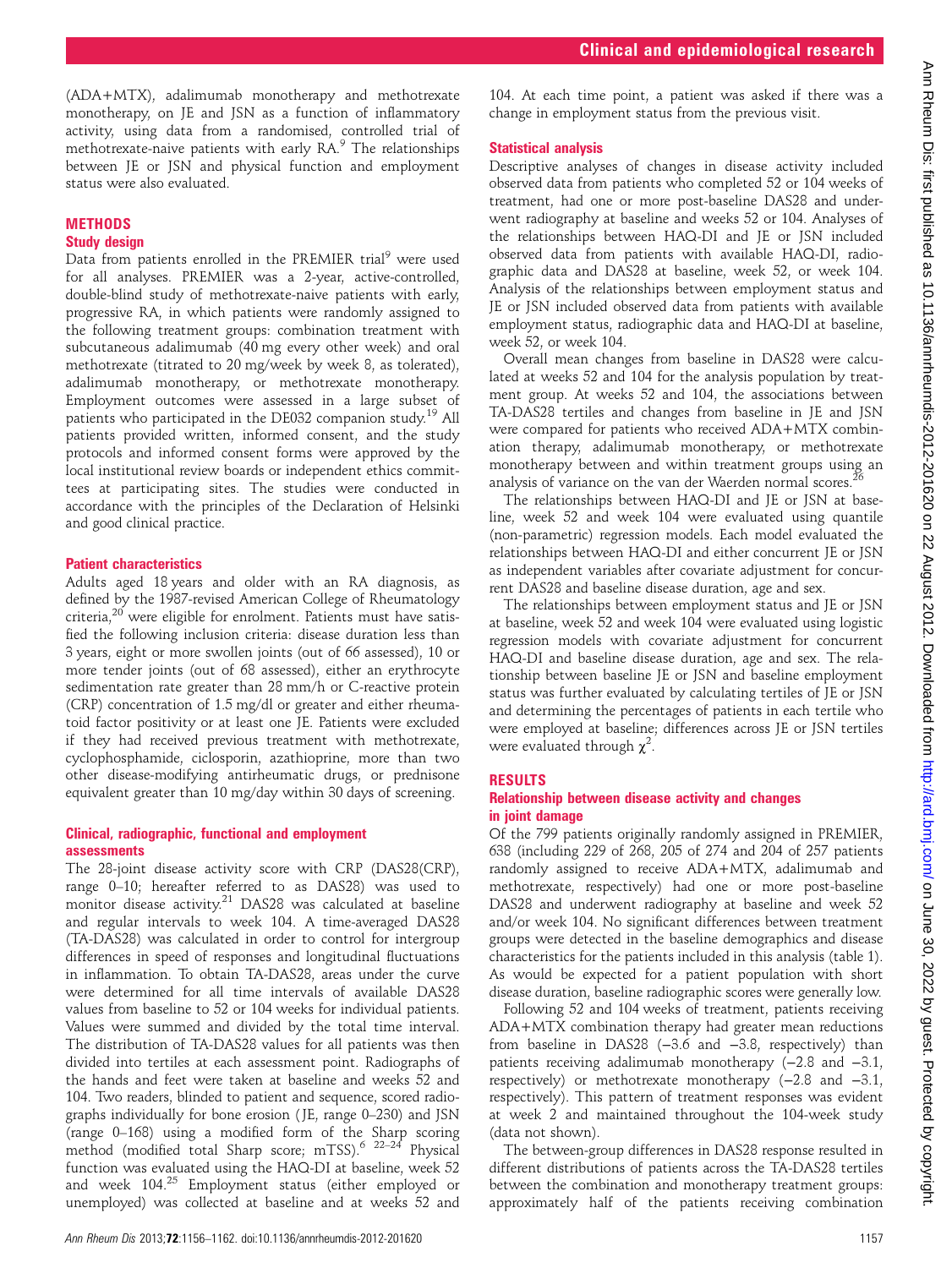| Table 1 | Baseline demographics and disease characteristics of |
|---------|------------------------------------------------------|
|         | patients included in analyses of PREMIER*            |

| <b>Baseline characteristic</b>     | ADA+MTX<br>$(N=229)$ | ADA<br>$(N=205)$ | <b>MTX</b><br>$(N=204)$ |
|------------------------------------|----------------------|------------------|-------------------------|
| Age (years)                        | $51.9 \pm 14.0$      | $51.9 \pm 12.9$  | $52.8 \pm 13.3$         |
| Female, n (%)                      | 162 (70.7)           | 156 (76.1)       | 153 (75.0)              |
| Race (white), n (%)                | 218 (95.2)           | 193 (94.1)       | 191 (93.6)              |
| Disease duration (years)           | $0.7 + 0.8$          | $0.7 + 0.8$      | $0.8 + 0.9$             |
| Rheumatoid factor positive, n (%)  | 187 (83.9)           | 179 (88.6)       | 172 (86.0)              |
| Previous DMARD use, n (%)          | 72 (31.4)            | 69 (33.7)        | 61 (29.9)               |
| Baseline corticosteroid use, n (%) | 82 (35.8)            | 74 (36.1)        | 68 (33.3)               |
| SJC (66)                           | $21.3 \pm 11.5$      | $21.7 \pm 10.4$  | $22.2 \pm 12.0$         |
| <b>TJC (68)</b>                    | $30.5 \pm 14.4$      | $32.5 \pm 13.7$  | $32.0 \pm 14.2$         |
| DAS28(CRP)                         | $6.3 \pm 0.9$        | $6.3 \pm 0.9$    | $6.3 \pm 0.9$           |
| HAQ-DI                             | $1.5 \pm 0.6$        | $1.6 + 0.6$      | $1.5 + 0.7$             |
| $CRP$ (mg/dl)                      | $4.0 \pm 4.2$        | $3.8 + 3.6$      | $4.0 \pm 4.1$           |
| mTSS                               | $18.7 \pm 20.6$      | $18.9 \pm 18.8$  | $22.2 \pm 22.5$         |
| JE                                 | $11.4 \pm 12.8$      | $11.5 \pm 11.4$  | $13.8 \pm 13.7$         |
| <b>JSN</b>                         | $7.3 \pm 9.4$        | $7.4 + 8.8$      | $8.4 \pm 10.8$          |
| Employed, n (%)t                   | 109 (60.2)           | 88 (52.1)        | 99 (58.2)               |

All values are mean±SD, unless otherwise indicated.

\*Includes data from patients who completed 52 and/or 104 weeks of treatment, had at least one post-baseline DAS28(CRP), and underwent radiography at baseline and week 52 and/or 104.

†A total of 181, 169 and 170 patients from the ADA+MTX, ADA, and MTX groups, respectively, had employment data at baseline.

ADA, adalimumab; CRP, C-reactive protein; DMARD, disease-modifying

antirheumatic drug; DAS28, 28-joint disease activity score; HAQ-DI, disability index of the health assessment questionnaire; JE, joint erosion; JSN, joint space narrowing; MTX, methotrexate; mTSS, modified total Sharp score; SJC, swollen joint count; TJC, tender joint count.

therapy were in the lowest TA-DAS28 tertile, while patients receiving either adalimumab or methotrexate monotherapy were clustered in the higher TA-DAS28 tertiles (see n and percentage in each treatment group over time presented in figures 1 and 2).

The relationships between TA-DAS28 tertiles and changes in JE or JSN were different between treatment groups. In the methotrexate and adalimumab monotherapy groups, radiographic progression (both JE and JSN) increased significantly (p≤0.02) with increasing disease activity (figures 1 and 2 and table 2), although at several time points the increases in JE and JSN of adalimumab monotherapy were smaller than were observed with methotrexate monotherapy, a result that was more pronounced for the middle DAS28 tertiles of JE (figure 1). In contrast, in the ADA+MTX group, the relationship between radiographic progression and disease activity was generally abrogated (p≥0.06). Indeed, there was less overall progression of both JE and JSN compared with methotrexate monotherapy. Interestingly, the link between progression and disease activity was less apparent for JSN than for JE in ADA+MTX-treated patients. Within each treatment group, the relationships between TA-DAS28 and changes in JE and JSN were generally similar across both time intervals.

#### Relationship between JE or JSN and physical function

A total of 765 patients from PREMIER had available HAQ-DI, radiographic data and DAS28 at baseline, week 52, or week 104. In quantile regression models, age, female sex and disease activity (DAS28) generally were all positively associated with physical function (HAQ-DI) (table 3), consistent with previous reports.27 28 Disease duration was not associated with HAQ-DI scores at any time. JE and JSN differed in their relationships with physical function: while JE scores were not associated

with HAQ-DI at any of the time points examined, JSN scores were positively associated with HAQ-DI scores at both 52 and 104 weeks (table 3). The relationship between JSN and HAQ-DI was less evident at baseline, presumably due to either the dominating effect of disease activity or the level of baseline damage in this population not meeting the threshold required to observe an effect on physical function. Treatment effect, baseline steroid use and osteoarthritis status did not appear to impact HAQ-DI scores additionally (data not shown).

#### Relationship between JE or JSN and employment

Of the 664 patients originally enrolled in the study of employment outcomes, 649 (98%) had available employment status at baseline. Being younger, male and having less disability were associated with being employed at baseline and weeks 52 and 104; shorter disease duration was associated with being employed at baseline but not at the later time points (data not shown). While the presence of JE did not convey a significant impact on employment status at any time point evaluated, small, but statistically significant, associations were found between JSN scores and being employed at baseline (OR 0.97, p=.02) and weeks 52 (OR 0.97, p=.007) and 104 (OR 0.98, p=.04) (figure 3A). When baseline employment status was assessed solely by baseline levels of JE or JSN, the percentages of employed patients generally decreased with increasing baseline values of JE or JSN, although the relationship was more apparent for JSN ( $p=0.02$  vs  $p<0.001$  for the overall differences among JE and JSN tertiles, respectively; figures 3B,C).



Figure 1 Changes in joint erosion (JE) by time-averaged 28-joint disease activity score (TA-DAS28(C-reactive protein (CRP))) tertiles. Changes in JE are shown over 52 weeks (A) and 104 weeks (B) by tertiles of TA-DAS28(CRP). \*p<.0.05 for treatment group difference compared with methotrexate (MTX) monotherapy; \*\*p<0.01; \*\*\*p<0.001. Figures show the median (solid line), mean (dotted line) and IQR (bars). ADA, adalimumab.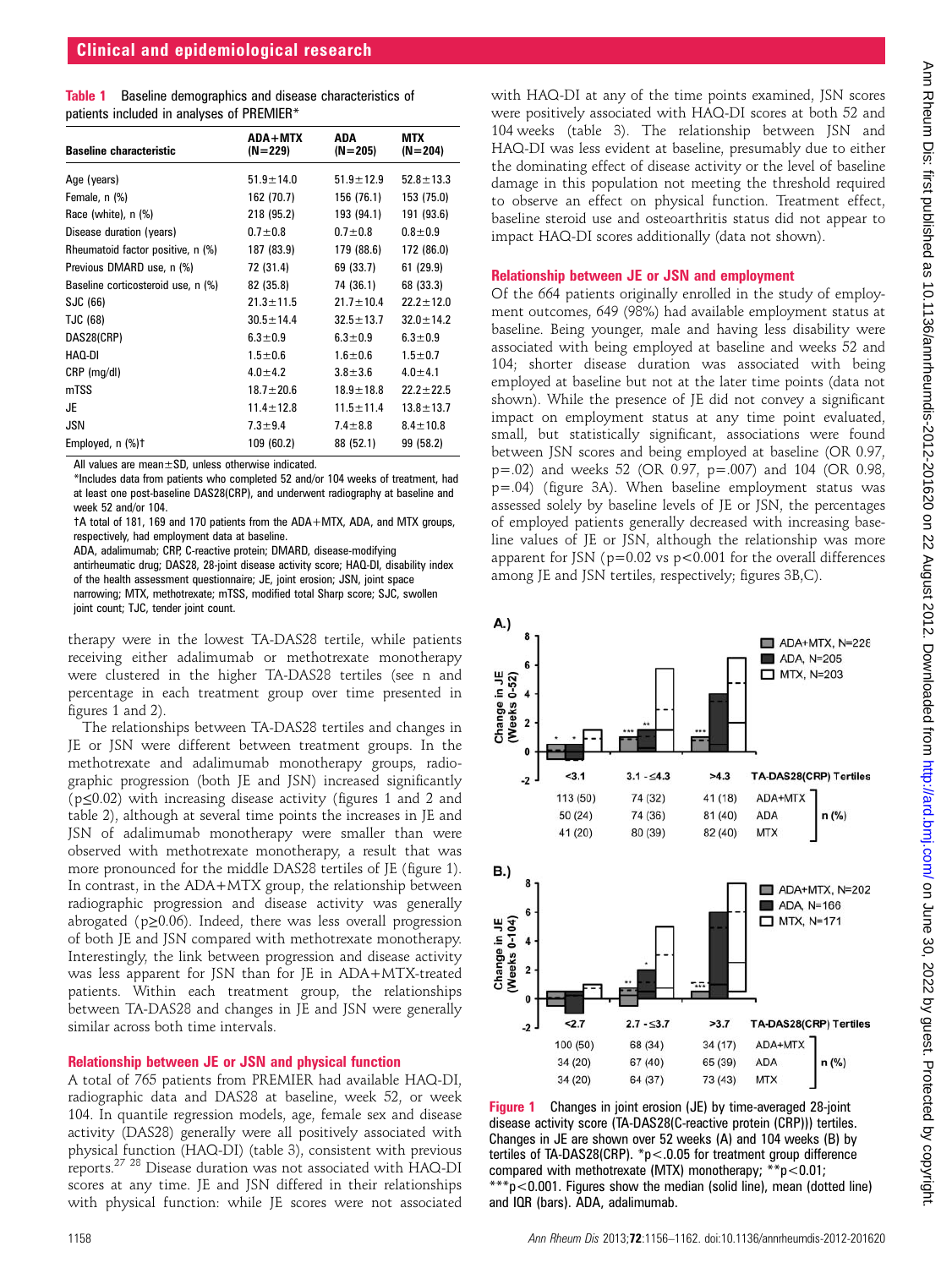



Figure 2 Changes in joint space narrowing (JSN) by time-averaged 28-joint disease activity score (TA-DAS28(C-reactive protein (CRP))) tertiles. Changes in JSN are shown over 52 weeks (A) and 104 weeks (B) by tertiles of TA-DAS28(CRP).  $*p$  < 0.01 for treatment group difference compared with methotrexate (MTX) monotherapy; \*\*\*p<0.001. Figures show the median (solid line), mean (dotted line) and IQR (bars). ADA, adalimumab.

#### **DISCUSSION**

The hallmarks of RA—inflammation, damage to bone and cartilage, and physical disability—are thought to be interrelated processes that often progress rapidly following disease onset. Treatment with the combination of a TNF inhibitor and methotrexate often limits, or even prevents, joint damage in patients who may lack an otherwise measurable clinical response.11–<sup>15</sup> Our results further refine the understanding of Table 2 The relationship between TA-DAS28(CRP) tertiles and changes in radiographic scores

|                       | 52 Weeks                                    |                    | 104 Weeks                                   |                    |  |  |
|-----------------------|---------------------------------------------|--------------------|---------------------------------------------|--------------------|--|--|
| <b>Outcome</b>        | <b>Median (TA-DAS28</b><br>(CRP) T1/T2/T3)* | p<br><b>Valuet</b> | <b>Median (TA-DAS28</b><br>(CRP) T1/T2/T3)* | p<br><b>Valuet</b> |  |  |
| Change in JE          |                                             |                    |                                             |                    |  |  |
| <b>ADA</b><br>$+$ MTX | 0.00/0.00/0.00                              | 0.06               | 0.00/0.25/0.00                              | 0.31               |  |  |
| <b>ADA</b>            | 0.00/0.25/0.50                              | < 0.001            | 0.25/0.50/1.00                              | < 0.001            |  |  |
| <b>MTX</b>            | 0.00/1.50/2.00                              | 0.01               | 0.00/0.75/2.50                              | < 0.001            |  |  |
| Change in JSN         |                                             |                    |                                             |                    |  |  |
| <b>ADA</b><br>$+$ MTX | 0.00/0.00/0.00                              | 0.63               | 0.00/0.00/0.25                              | 0.14               |  |  |
| <b>ADA</b>            | 0.00/0.00/1.00                              | < 0.001            | 0.00/0.00/1.00                              | < 0.001            |  |  |
| <b>MTX</b>            | 0.00/0.00/0.75                              | 0.02               | 0.00/0.50/1.00                              | 0.02               |  |  |
|                       |                                             |                    |                                             |                    |  |  |

\*Tertiles originate from figures 1 and 2.

†p Value from the analysis of variance on the van der Waerden normal scores is to test for equivalence across tertiles. Median values across the tertiles are indicative of trends.

ADA, adalimumab; CRP, C-reactive protein; JE, joint erosion; JSN, joint space narrowing: MTX, methotrexate: TA-DAS28(CRP), time averaged 28-joint disease activity score with C-reactive protein; T1, tertile 1; T2, tertile 2; T3, tertile 3.

this clinical and functional benefit by demonstrating that ADA +MTX protects against JE and JSN onset or worsening; both of these benefits are also largely independent of the therapeutic effect on inflammatory activity.

Earlier analyses have not evaluated the individual effects of anti-TNF plus methotrexate on JE and JSN progression in response to disease activity.<sup>11–15</sup> These findings reveal that both JE and JSN increase consistently with increasing disease activity in patients treated with methotrexate monotherapy. Interestingly, a similar trend in JE and JSN increase in relation to disease activity is seen with adalimumab monotherapy. However, a recent analysis suggests that adalimumab provides better joint protection than methotrexate in individual joints with pre-existing damage, irrespective of the presence of synovitis.29 Importantly, ADA+MTX reduces the progression of both JE and JSN in a manner that is independent of disease activity. Interestingly, the relationship between disease activity and JSN progression appeared less prevalent than with JE progression, suggesting that ADA+MTX may have even stronger inhibitory effects on JSN progression than on JE progression,

|  | Table 3 Quantile (median) regression analysis of HAQ-DI scores at three time points |  |  |  |  |  |  |  |
|--|-------------------------------------------------------------------------------------|--|--|--|--|--|--|--|
|--|-------------------------------------------------------------------------------------|--|--|--|--|--|--|--|

| <b>Effect</b>          | <b>Baseline</b>               |         | 52 Weeks                      |         | 104 Weeks                     |         |  |
|------------------------|-------------------------------|---------|-------------------------------|---------|-------------------------------|---------|--|
|                        | Coefficient (95% CI)          | p Value | Coefficient (95% CI)          | p Value | Coefficient (95% CI)          | p Value |  |
| Model including JE     | $N = 765$                     |         | $N = 581$                     |         | $N = 511$                     |         |  |
| Age                    | $0.009$ (0.006 to 0.013)      | < 0.001 | $0.004$ (0.001 to 0.007)      | 0.01    | $0.005$ (0.002 to 0.008)      | 0.002   |  |
| Female                 | 0.272 (0.176 to 0.368)        | < 0.001 | $0.084$ (0.003 to 0.166)      | 0.04    | $0.063$ (-0.017 to 0.143)     | 0.12    |  |
| DAS28(CRP)             | 0.371 (0.317 to 0.426)        | < 0.001 | $0.296$ (0.256 to 0.336)      | < 0.001 | $0.302$ (0.263 to 0.341)      | < 0.001 |  |
| JE                     | $-0.001$ ( $-0.005$ to 0.004) | 0.79    | $-0.000$ ( $-0.004$ to 0.004) | 0.96    | $-0.001$ ( $-0.003$ to 0.002) | 0.63    |  |
| Duration of RA (years) | $-0.031$ ( $-0.075$ to 0.013) | 0.17    | $0.003$ (-0.045 to 0.050)     | 0.92    | $0.033$ (-0.014 to 0.079)     | 0.17    |  |
| Model including JSN    | $N = 765$                     |         | $N = 581$                     |         | $N = 511$                     |         |  |
| Age                    | 0.009 (0.005 to 0.012)        | < 0.001 | $0.004$ (0.001 to 0.007)      | 0.01    | $0.004$ (0.001 to 0.007)      | 0.01    |  |
| Female                 | $0.252$ (0.155 to 0.351)      | < 0.001 | $0.108$ (0.032 to 0.185)      | 0.006   | $0.051$ (-0.026 to 0.127)     | 0.19    |  |
| DAS28(CRP)             | $0.369$ (0.312 to 0.425)      | < 0.001 | 0.284 (0.241 to 0.326)        | < 0.001 | 0.281 (0.240 to 0.322)        | < 0.001 |  |
| JSN                    | $0.003$ (-0.003 to 0.008)     | 0.33    | $0.006$ (0.001 to 0.011)      | 0.03    | $0.005$ (0.000 to 0.011)      | 0.046   |  |
| Duration of RA (years) | $-0.040$ ( $-0.088$ to 0.009) | 0.11    | $-0.006$ ( $-0.053$ to 0.042) | 0.81    | $0.008$ (-0.038 to 0.055)     | 0.73    |  |

CRP, C-reactive protein; DAS28, 28-joint disease activity score; HAQ-DI, disability index of the health assessment questionnaire; JE, joint erosion; JSN, joint space narrowing; RA, rheumatoid arthritis.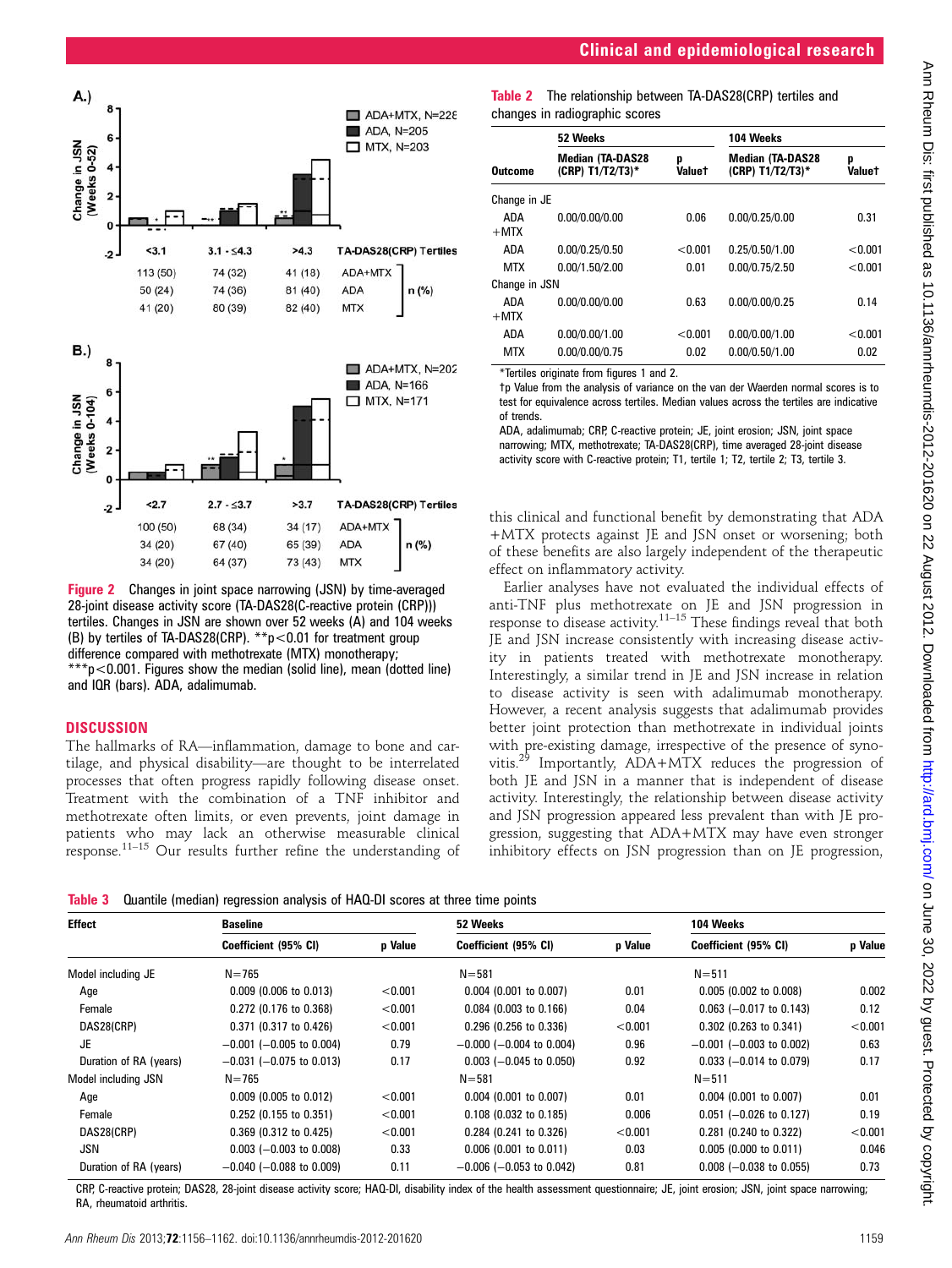despite persistent inflammation. Alternatively, the threshold of TNF required to elicit JSN may be higher than that required to cause erosive damage. This novel finding on the abrogation of effects of disease activity on JSN by combination therapy with ADA+MTX appears to be of particular importance in light of recent observations that JSN may affect physical function more profoundly than bony joint damage.17 Indeed, the present analysis expands these findings by demonstrating that in early RA patients progression of JSN, but not JE, is not only significantly associated with loss of physical function, but that JSN progression also has an adverse effect on employment status not seen with JE progression, even at this early stage of disease.

A positive association between physical function and joint damage has been documented in advanced RA.<sup>27 28 30</sup> Less



Figure 3 Relationship between radiographic measures and employment status. (A) Logistic regression analysis of the relationship between joint erosion (JE) or joint space narrowing ( JSN) and employment status at baseline, 52 weeks and 104 weeks. Percentages of patients who were employed at baseline within each baseline JE (A) or JSN (B) tertile.

consideration has been given to this relationship in early RA patients, although increasing joint damage and longer disease duration have been linked to irreversible physical disability.<sup>3</sup> In a study of patients with advanced RA, joint damage was associated with HAQ-DI after adjustment for age, sex, DAS28, CRP, disease duration and treatment type.28 A similar set of covariates was evaluated in this analysis. No relationship between JSN and HAQ-DI was apparent at baseline; however, JSN and HAQ-DI were associated following both 52 and 104 weeks of treatment. It is possible that baseline disease activity masked the relationship between JSN and HAQ-DI, and this relationship only became discernible once treatment reduced disease activity sufficiently. Alternatively, the inability to detect this relationship at baseline may have reflected the short duration of disease in these patients, as an impact on physical function may require a threshold of accrued damage not yet achieved at baseline. In addition, an earlier analysis from PREMIER identified no relationship between concurrent values of the mTSS and HAQ-DI, but a change in the mTSS was significantly associated with  $HAQ-DI$ , $31$  suggesting that progression of joint damage may be more predictive of future function than existing damage in early RA. The consistency of the relationships reported across the evaluated 2-year period suggests that these results may be extrapolated to patients with a longer duration of disease than those included in this study. Indeed, the observed coefficients, although indicative of a weak association, are consistent with those obtained from longitudinal analyses of patients with more advanced disease.28 30 They also indicate that subtle progression of JSN in patients with aggressive forms of the disease, if left unchecked, may lead to long-term disability.<sup>17</sup>

Although previous results are suggestive of an interconnected association between joint damage, physical function and employment status,<sup>19 32 33</sup> the relative contribution of JE and JSN progression to employment status has not yet been evaluated. Our data indicate that progression of JSN plays a more prominent role than JE in determining employment status. Patients with RA frequently lose their jobs early in the course of the disease, with 20−30% experiencing permanent work disability during the first 2–3 years after diagnosis.<sup>34</sup> These data indicate that early control of JSN progression is important not only to protect patients' physical functioning but to help them maintain the lifestyle they had before RA diagnosis. A similar association with reduced physical function and job impairment is observed in patients with osteoarthritis; $35$  however, there is no evidence that existing osteoarthritis independently impacted JE or JSN progression or HAQ-DI scores in this database.

Several limitations must temper the interpretation of the results of this study. Although the radiographic endpoints used are widely reported and validated, they remain surrogate measures that rely on visual representation and interpretation of joint damage and can be subject to error and bias. Furthermore, as JSN is not a direct measure of cartilage damage, surrounding tissues may also be damaged, and the JSN measurement technique cannot determine the relative contributions of these tissues. Still, such contribution is less likely at this early stage of disease. The joints analysed for JE and JSN also offer limitations. Larger joints, such as joints of the knee, may impact physical function and employability to a greater extent than the joints of the hands, wrist and feet that are scored for JE and JSN, and an examination into grip strength in relation to these patient-reported outcomes may have produced greater correlations. However, it is important to note that this study included patients with an average disease duration of less than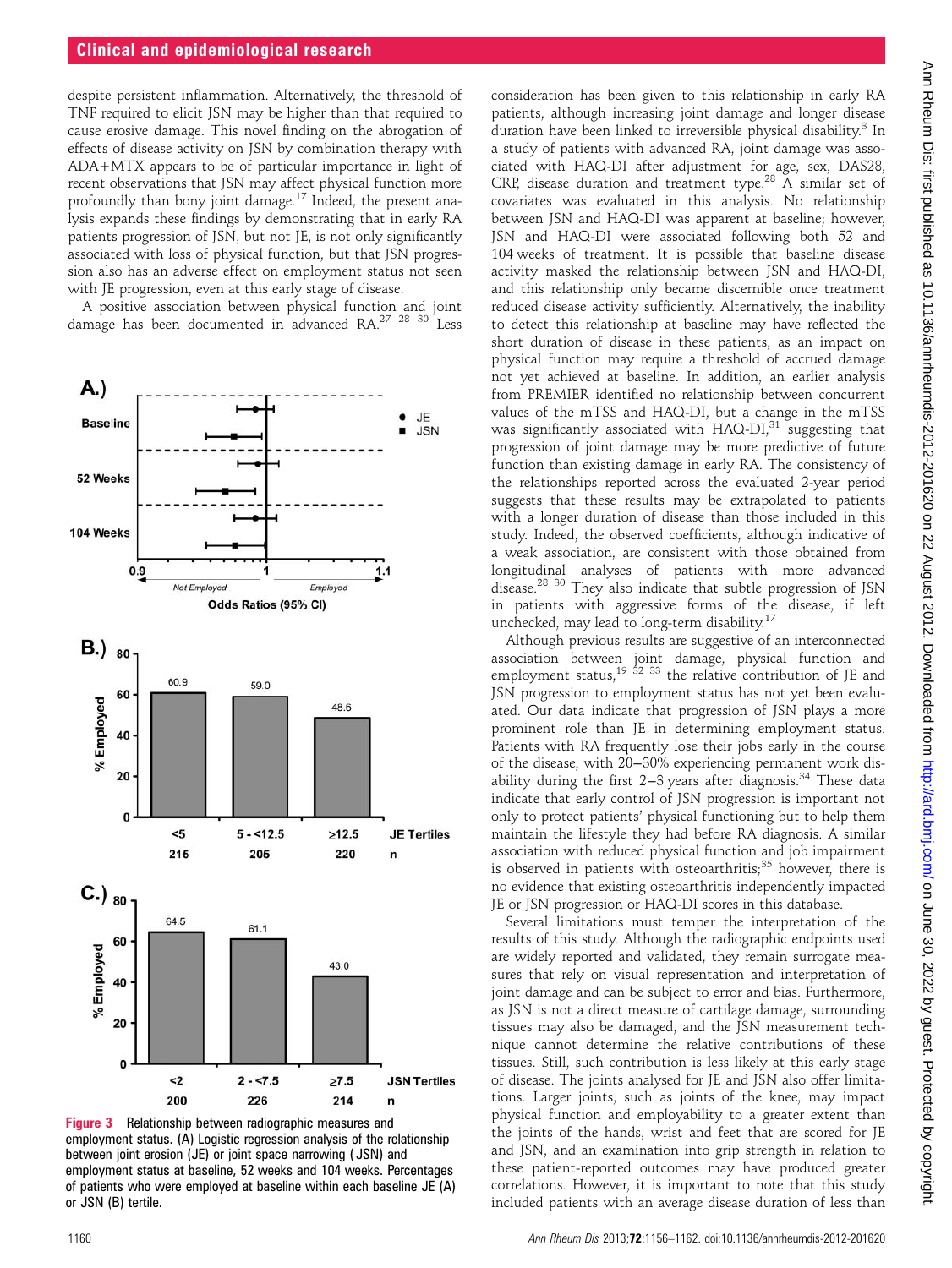### Clinical and epidemiological research

1 year; therefore, finding a statistically significant association between these variables at this early stage of RA portends a high risk of a much larger consequence if damage were allowed to accrue over longer periods. Differences in patient discontinuations over time represent a further limitation. Still, the observed differences between treatment groups may have been more pronounced had rates of discontinuation been comparable across treatment groups. Finally, the post-hoc nature of these analyses should be considered to be hypothesis generating and require confirmation in other databases of patients with early RA.

#### **CONCLUSIONS**

In this population with early, progressive RA, JSN progression was associated with impairment in physical function and work status throughout 2 years of treatment, but JE progression was not. Because of the clinical implications of JSN progression for disability and work impairment, protection from the onset or worsening of JSN should be an important factor when choosing between therapeutic modalities. Combination therapy with ADA+MTX suppresses JE and JSN progression and does so in a manner independent of clinical disease activity.

Acknowledgements Medical writing assistance in the development and revision of this manuscript was provided by Benjamin Wolfe, PhD, and Troy Scott, DVM, of Abbott, and Ellen Stoltzfus, PhD, and Robin Stromberg, PhD, of JK Associates, Inc. This support was funded by Abbott.

**Contributors** All authors participated in interpretation of the data, critically revised the manuscript and approved the final version.

Funding Abbott sponsored the study (NCT00195663) and contributed to the study design.

**Competing interests** JSS has received consulting fees or other remuneration from Abbott, Amgen, Astra-Zeneca, BMS, Celgene, Centocor-Janssen, Glaxo, Lilly, Pfizer (Wyeth), MSD (Schering-Plough), Novo-Nordisk, Roche, Sandoz and UCB, research grants from Abbott, BMS, Pfizer (Wyeth), MSD (Schering-Plough), Roche and UCB, and has served on speaker's bureaux on behalf of Abbott, BMS, Centocor-Janssen, Pfizer (Wyeth), MSD (Schering-Plough), Roche, Sandoz and UCB. DMvdH has received consulting fees or other remuneration from Abbott, Amgen, AstraZeneca, BMS, Centocor, Chugai, Merck, Novartis, Otsuka, Pfizer, Roche, Sanofi-Aventis, Schering-Plough, UCB and Wyeth. ECK has received consulting fees or other remuneration from, and served on advisory boards on behalf of, Abbott, AstraZeneca, Biotest, BMS, Centocor, Genentech, Merck, Nycomed, Pfizer, Roche and UCB, has received research grants from Abbott, Amgen, AstraZeneca, BMS, Centocor, Genzyme, Merck, Novartis, Pfizer, Roche and UCB, and has speaker honoraria agreements with Abbott, Amgen, BMS, Janssen, Merck, Pfizer, Roche and UCB. RFvV has served as a consultant for and/or received research support from Abbott, Glaxo SmithKline, Merck, Pfizer, Roche and UCB Pharma. MBG has received research grants from Abbott and Merck-Serono and has received consulting fees or other remuneration from Abbott, NicOx, Biomet Orthopaedics, Pfizer, Merck-Serono and Fidia Farmaceutici. RBML has received research grants and consulting fees or other remuneration from and served on speaker's bureaux on behalf of, Abbott, Amgen, Centocor, Pfizer/Wyeth, UCB and BMS. BG, MAC, NC and SL are all full-time employees of Abbott and may hold stock or stock options in Abbott.

**Ethics approval** The study protocols were approved by the local institutional review boards or independent ethics committees at participating sites.

#### Patient consent Obtained.

Provenance and peer review Not commissioned; externally peer reviewed.

**Open Access** This is an Open Access article distributed in accordance with the Creative Commons Attribution Non Commercial (CC BY-NC 3.0) license, which permits others to distribute, remix, adapt, build upon this work non-commercially, and license their derivative works on different terms, provided the original work is properly cited and the use is non-commercial. See: http://creativecommons.org/ licenses/by-nc/3.0/

#### REFERENCES

1. Welsing PM, van Gestel AM, Swinkels HL, et al. The relationship between disease activity, joint destruction, and functional capacity over the course of rheumatoid arthritis. Arthritis Rheum 2001;44:2009–17.

- 2. Drossaers-Bakker KW, de Buck M, van Zeben D, et al. Long-term course and outcome of functional capacity in rheumatoid arthritis: the effect of disease activity and radiologic damage over time. Arthritis Rheum 1999;42:1854–60.
- 3. Aletaha D, Smolen J, Ward MM. Measuring function in rheumatoid arthritis: identifying reversible and irreversible components. Arthritis Rheum 2006;54:2784-92.
- 4. **Strand V.** Khanna D. The impact of rheumatoid arthritis and treatment on patients' lives. Clin Exp Rheumatol 2010;28:S32-40.
- 5. Lipsky PE, van der Heijde DM, St Clair EW, et al. Infliximab and methotrexate in the treatment of rheumatoid arthritis. Anti-Tumor Necrosis Factor Trial in Rheumatoid Arthritis with Concomitant Therapy Study Group. New Engl J Med 2000;343:1594–602.
- 6. Keystone EC, Kavanaugh AF, Sharp JT, et al. Radiographic, clinical, and functional outcomes of treatment with adalimumab (a human anti-tumor necrosis factor monoclonal antibody) in patients with active rheumatoid arthritis receiving concomitant methotrexate therapy: a randomized, placebo-controlled, 52-week trial. Arthritis Rheum 2004;50:1400–11.
- Klareskog L, van der Heijde D, de Jager JP, et al. Therapeutic effect of the combination of etanercept and methotrexate compared with each treatment alone in patients with rheumatoid arthritis: double-blind randomised controlled trial. Lancet 2004;363:675–81.
- 8. St Clair EW, van der Heijde DM, Smolen JS, et al. Combination of infliximab and methotrexate therapy for early rheumatoid arthritis: a randomized, controlled trial. Arthritis Rheum 2004;50:3432–43.
- 9. Breedveld FC, Weisman MH, Kavanaugh AF, et al. The PREMIER study: a multicenter, randomized, double-blind clinical trial of combination therapy with adalimumab plus methotrexate versus methotrexate alone or adalimumab alone in patients with early, aggressive rheumatoid arthritis who had not had previous methotrexate treatment. Arthritis Rheum 2006;54:26-37.
- 10. **Emery P,** Breedveld FC, Hall S, et al. Comparison of methotrexate monotherapy with a combination of methotrexate and etanercept in active, early, moderate to severe rheumatoid arthritis (COMET): a randomised, double-blind, parallel treatment trial. Lancet 2008;372:375–82.
- 11. **Smolen JS,** Han C, Bala M, et al. Evidence of radiographic benefit of treatment with infliximab plus methotrexate in rheumatoid arthritis patients who had no clinical improvement: a detailed subanalysis of data from the anti-tumor necrosis factor trial in rheumatoid arthritis with concomitant therapy study. Arthritis Rheum 2005;52:1020–30.
- 12. Landewé R, van der Heijde D, Klareskog L, et al. Disconnect between inflammation and joint destruction after treatment with etanercept plus methotrexate: results from the trial of etanercept and methotrexate with radiographic and patient outcomes. Arthritis Rheum 2006:54:3119-25.
- Smolen JS, van der Heijde DM, St Clair EW, et al. Predictors of joint damage in patients with early rheumatoid arthritis treated with high-dose methotrexate with or without concomitant infliximab: results from the ASPIRE trial. Arthritis Rheum 2006;54:702–10.
- 14. Emery P, Genovese MC, van Vollenhoven R, et al. Less radiographic progression with adalimumab plus methotrexate versus methotrexate monotherapy across the spectrum of clinical response in early rheumatoid arthritis. J Rheumatol 2009;36:1429–41.
- 15. **Smolen JS,** Han C, van der Heijde DM, et al. Radiographic changes in rheumatoid arthritis patients attaining different disease activity states with methotrexate monotherapy and infliximab plus methotrexate: the impacts of remission and tumour necrosis factor blockade. Ann Rheum Dis 2009;68:823–7.
- 16. Smolen JS, Aletaha D, Grisar J, et al. The need for prognosticators in rheumatoid arthritis. Biological and clinical markers: where are we now? Arthritis Res Ther 2008;10:208.
- 17. **Aletaha D,** Funovits J, Smolen JS. Physical disability in rheumatoid arthritis is associated with cartilage damage rather than bone destruction. Ann Rheum Dis 2011;70:733–9.
- 18. Landewé R, van der Heijde D. Joint space narrowing, cartilage and physical function: are we deceived by measurements and distributions? Ann Rheum Dis 2011;70:717–18.
- 19. van Vollenhoven RF, Cifaldi MA, Ray S, et al. Improvement in work place and household productivity for patients with early rheumatoid arthritis treated with adalimumab plus methotrexate: work outcomes and their correlations with clinical and radiographic measures from a randomized controlled trial companion study. Arthritis Care Res 2010;62:226–34.
- 20. **Arnett FC,** Edworthy SM, Bloch DA, et al. The American Rheumatism Association 1987 revised criteria for the classification of rheumatoid arthritis. Arthritis Rheum 1988;31:315–24.
- 21. Prevoo ML, van't Hof MA, Kuper HH, et al. Modified disease activity scores that include twenty-eight-joint counts. Development and validation in a prospective longitudinal study of patients with rheumatoid arthritis. Arthritis Rheum 1995;38:44–8.
- 22. Plant MJ, Saklatvala J, Borg AA, et al. Measurement and prediction of radiological progression in early rheumatoid arthritis. J Rheumatol 1994;21:1808-13.
- 23. **Sharp JT,** Lidsky MD, Collins LC, et al. Methods of scoring the progression of radiologic changes in rheumatoid arthritis. Correlation of radiologic, clinical and laboratory abnormalities. Arthritis Rheum 1971;14:706-20.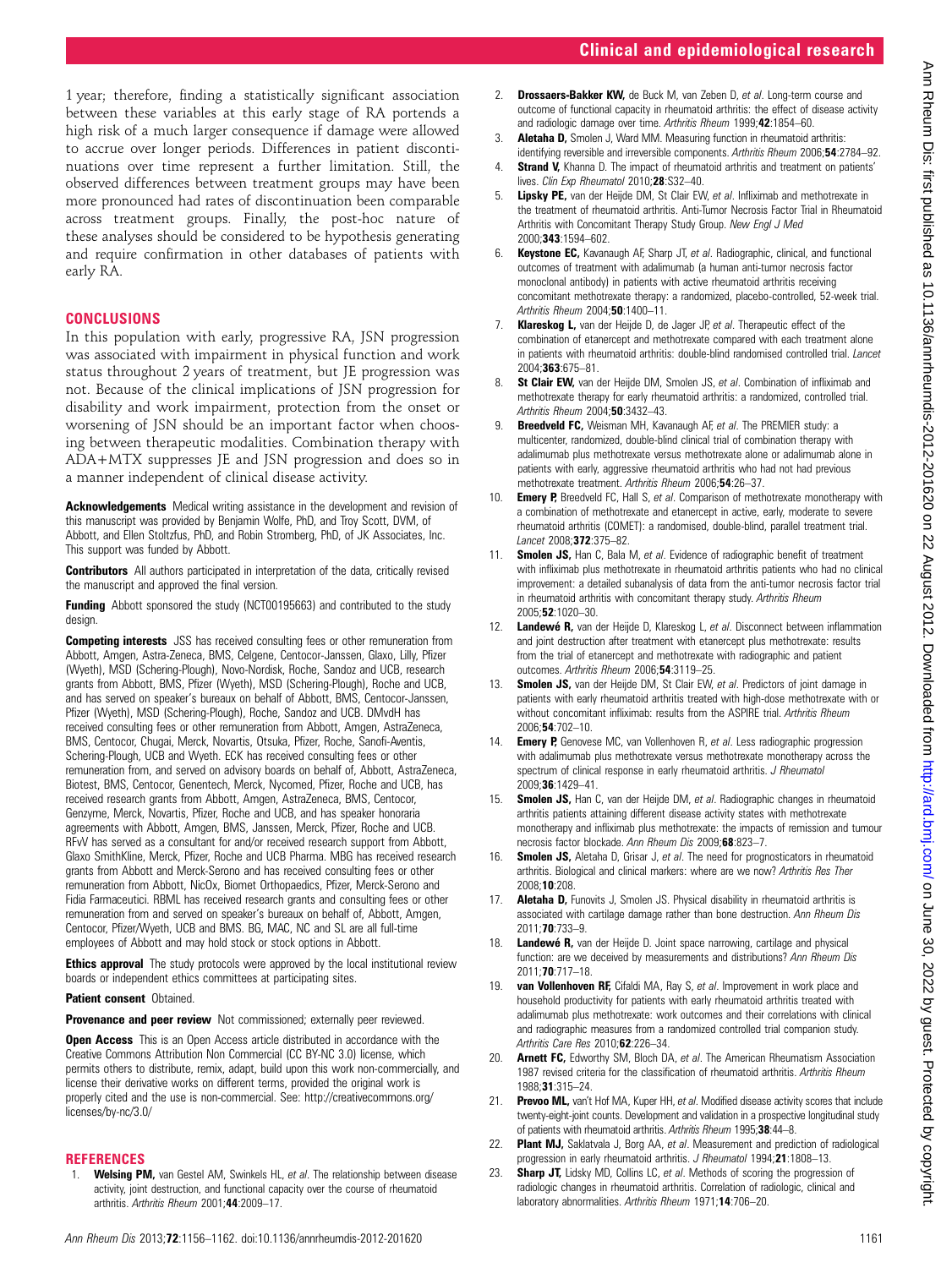## Clinical and epidemiological research

- 24. Sharp JT, Young DY, Bluhm GB, et al. How many joints in the hands and wrists should be included in a score of radiologic abnormalities used to assess rheumatoid arthritis? Arthritis Rheum 1985;28:1326–35.
- 25. Fries JF, Spitz PW, Young DY. The dimensions of health outcomes: the health assessment questionnaire, disability and pain scales. J Rheumatol 1982;9:789–93.
- 26. Conover W. Practical nonparametric statistics, 3rd edn. Hoboken(NJ): John Wiley & Sons, 1999.
- 27. Odegard S, Landewé R, van der Heijde D, et al. Association of early radiographic damage with impaired physical function in rheumatoid arthritis: a ten-year, longitudinal observational study in 238 patients. Arthritis Rheum 2006;54:68-75.
- 28. van der Heijde D, Landewé R, van Vollenhoven R, et al. Level of radiographic damage and radiographic progression are determinants of physical function: a longitudinal analysis of the TEMPO trial. Ann Rheum Dis 2008;67:1267-70.
- 29. Landewé R, Smolen J, Keystone E, et al. Existing joint erosions increase the risk of joint space narrowing independently of the presence of clinical synovitis in patients with early rheumatoid arthritis (abstract). Ann Rheum Dis 2011;70 (Suppl. 3):412.
- 30. van der Heijde D, Landewé R, Guérette B, et al. Joint space narrowing has a stronger impact on physical function than joint erosion: results from 8-year longitudinal analyses (abstract). Arthritis Rheum 2010;62(Suppl.):S466-7.
- 31. van Vollenhoven R, Cifaldi M, Chen N, et al. Radiographic progression predicts physical function in early rheumatoid arthritis: results from the PREMIER study (abstract). Ann Rheum Dis 2009;68(Suppl. 3):548.
- 32. Kavanaugh A, Han C, Bala M. Functional status and radiographic joint damage are associated with health economic outcomes in patients with rheumatoid arthritis. J Rheumatol 2004;31:849–55.
- 33. Strand V, Singh JA. Newer biological agents in rheumatoid arthritis: impact on health-related quality of life and productivity. Drugs 2010;70: 121–45.
- 34. Sokka T. Work disability in early rheumatoid arthritis. Clin Exp Rheumatol 2003;21:S71–4.
- 35. Salaffi F, Carotti M, Stancati A, et al. Health-related quality of life in older adults with symptomatic hip and knee osteoarthritis: a comparison with matched healthy controls. Aging Clin Exp Res 2005;17:255-63.